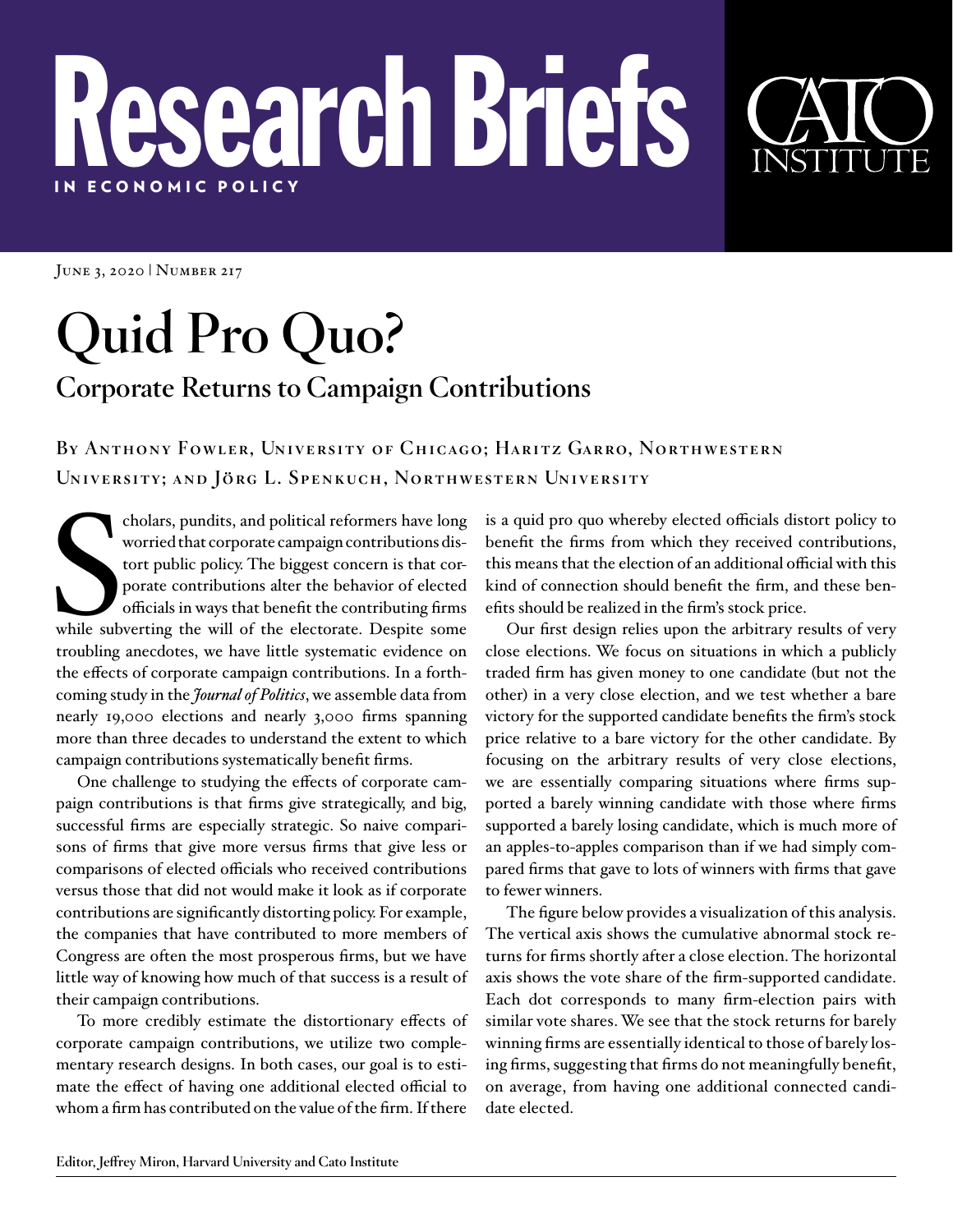

Note: Figure depicts fitted values and confidence intervals from regression of cumulative abnormal returns on two-party vote share of favored candidates.

This particular analysis aggregates data from thousands of firms and thousands of elections across many different settings and time periods. However, if we focus on a subset of the data where we might expect greater effects, we still find no evidence of distortionary effects. For example, if we only focus on gubernatorial elections or Senate elections, bigger or smaller firms, firms with more or fewer political connections, elections before or after *Citizens United v. Federal Election Commission*, and so forth, we still obtain null results.

We also implement a second design that focuses on a different source of variation. Specifically, we focus on Senate campaigns where the outcome is uncertain, and we utilize betting-market data to exploit within-campaign changes in market beliefs about the outcome of the elections. Again, we find little evidence that the election of a candidate to whom the firm contributed benefits the firm. For those who worry that very close elections are unusual and unrepresentative, this design provides variation for a broader set of high-stakes elections. However, this design also relies more heavily on the assumption of efficient markets. Because of their relative strengths and weaknesses, we show results from both designs, and, reassuringly, they give nearly identical results.

The fact that we fail to obtain statistically significant evidence of a distortionary effect doesn't necessarily mean that corporate campaign contributions have no effects. How big could those effects potentially be? We can statistically reject any purported effect that is greater than 0.3 percent. In other words, if having an additional elected official who received campaign contributions does benefit a firm, the effect is likely no bigger than 0.3 percent of the firm's value. Of course, many firms in our analysis are quite large and many of the campaign contributions are small, so it could still be worthwhile from the firm's perspective to contribute. However, the effects are not large enough for any one person in the firm (including the CEO) to justify contributing to the corporate political action committee (PAC) individually, and this is the primary way in which corporate PACs raise money.

If firms don't systematically benefit from corporate campaign contributions, why do they give so much? One answer is that they don't. Many large firms don't even have corporate PACs, and many of those that do make only nominal contributions. Compared with other firm activities, such as marketing, research and development, legal counsel, and so forth, corporate campaign contributions are a tiny drop in the bucket. Even though firms might give a little and get a little

**2**